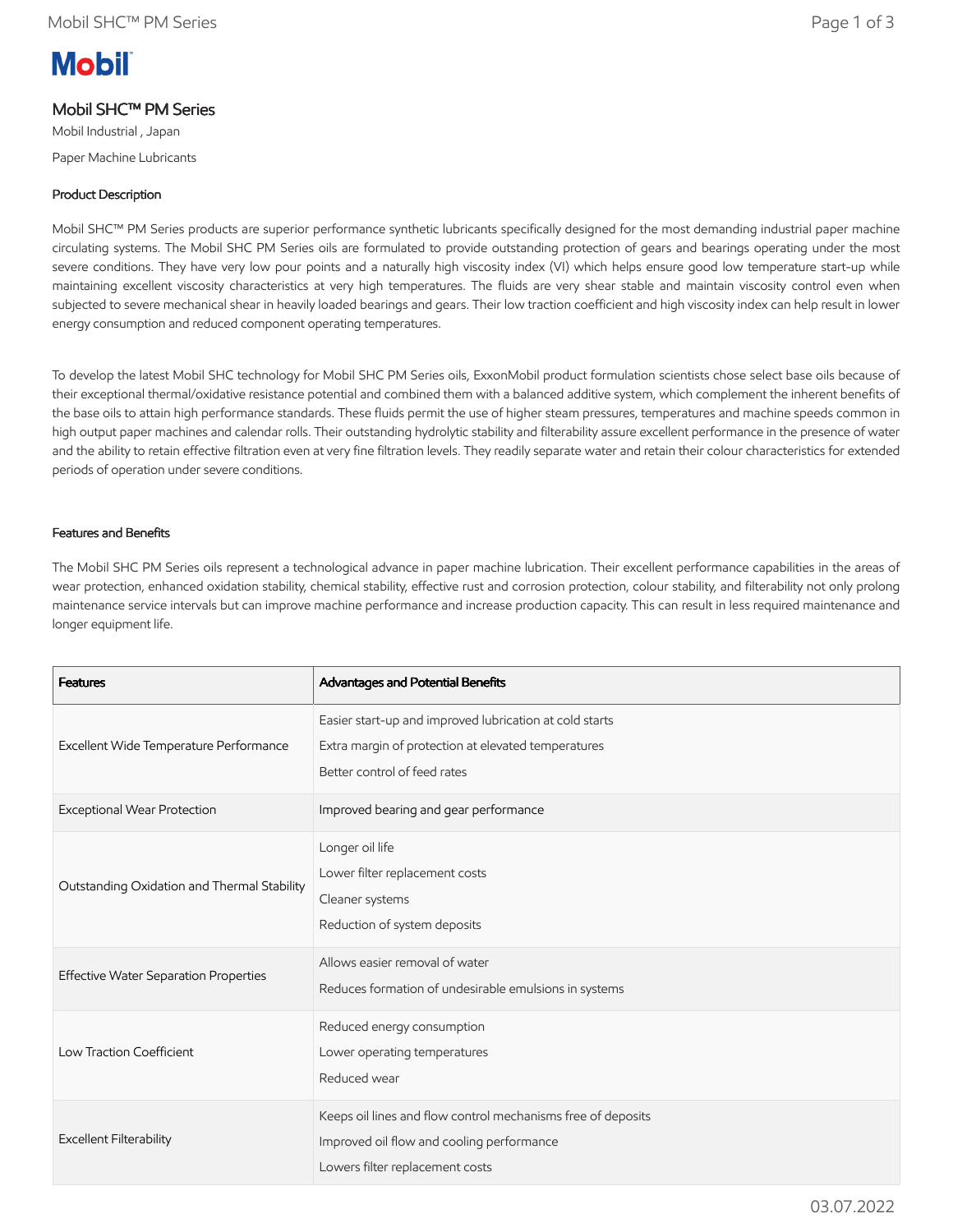| <b>Features</b>                          | <b>Advantages and Potential Benefits</b>                                                               |  |  |  |
|------------------------------------------|--------------------------------------------------------------------------------------------------------|--|--|--|
| High Level Rust and Corrosion Protection | Protects gears and bearings in wet environments                                                        |  |  |  |
|                                          | Provides vapour space protection for areas of bearing and gear cavities above normally wetted surfaces |  |  |  |

## Applications

- Lubrication of severe industrial paper machine circulating systems
- Application involving circulation systems operating over a wide temperature range such as calendar rolls
- Systems that must be started and brought on line quickly
- Circulation systems lubricating gears and bearings

### Properties and Specifications

| Property                                                      | 150            | 220            | 320            | 460            |
|---------------------------------------------------------------|----------------|----------------|----------------|----------------|
| Grade                                                         | <b>ISO 150</b> | <b>ISO 220</b> | <b>ISO 320</b> | <b>ISO 460</b> |
| Copper Strip Corrosion, 24 h, 100 C, Rating, ASTM D130        | 1B             | 1B             | 1B             | 1B             |
| Density @ 15 C, kg/l, ASTM D1298                              | 0.857          |                |                |                |
| Emulsion, Time to 40/40/0, 82 C, min, ASTM D1401              | 15             | 25             | 30             | 30             |
| FZG 4-Square Load Support, Fail Stage, DIN 51354              | 11             |                |                |                |
| FZG Scuffing, Fail Load Stage, A/8.3/90, ISO 14635-1          |                | 11             | 11             | 11             |
| Flash Point, Cleveland Open Cup, °C, ASTM D92                 | 220            | 220            | 220            | 220            |
| Hydrolytic Stability, Acid Number Change, mgKOH/g, ASTM D2619 |                | $\overline{0}$ | $\mathbf{O}$   | $\mathbf 0$    |
| Kinematic Viscosity @ 100 C, mm2/s, ASTM D445                 | 18.9           | 25.6           | 34.7           | 44.8           |
| Kinematic Viscosity @ 40 C, mm2/s, ASTM D445                  | 158            | 225            | 325            | 465            |
| Pour Point, °C, ASTM D97                                      | $-39$          | $-36$          | $-33$          | $-27$          |
| Rust Characteristics, Procedure B, ASTM D665                  | <b>PASS</b>    | <b>PASS</b>    | <b>PASS</b>    | <b>PASS</b>    |
| Specific Gravity, 15 C/15 C, ASTM D1298                       |                | 0.863          | 0.865          | 0.874          |
| Viscosity Index, ASTM D2270                                   | 124            | 127            | 130            | 137            |

### Health and Safety

Health and Safety recommendations for this product can be found on the Material Safety Data Sheet (MSDS) @ [http://www.msds.exxonmobil.com/psims](http://www.msds.exxonmobil.com/psims/psims.aspx) /psims.aspx

All trademarks used herein are trademarks or registered trademarks of Exxon Mobil Corporation or one of its subsidiaries unless indicated otherwise.

01-2021

ExxonMobil Japan Godo Kaisha

Shinagawa Grand Central Tower